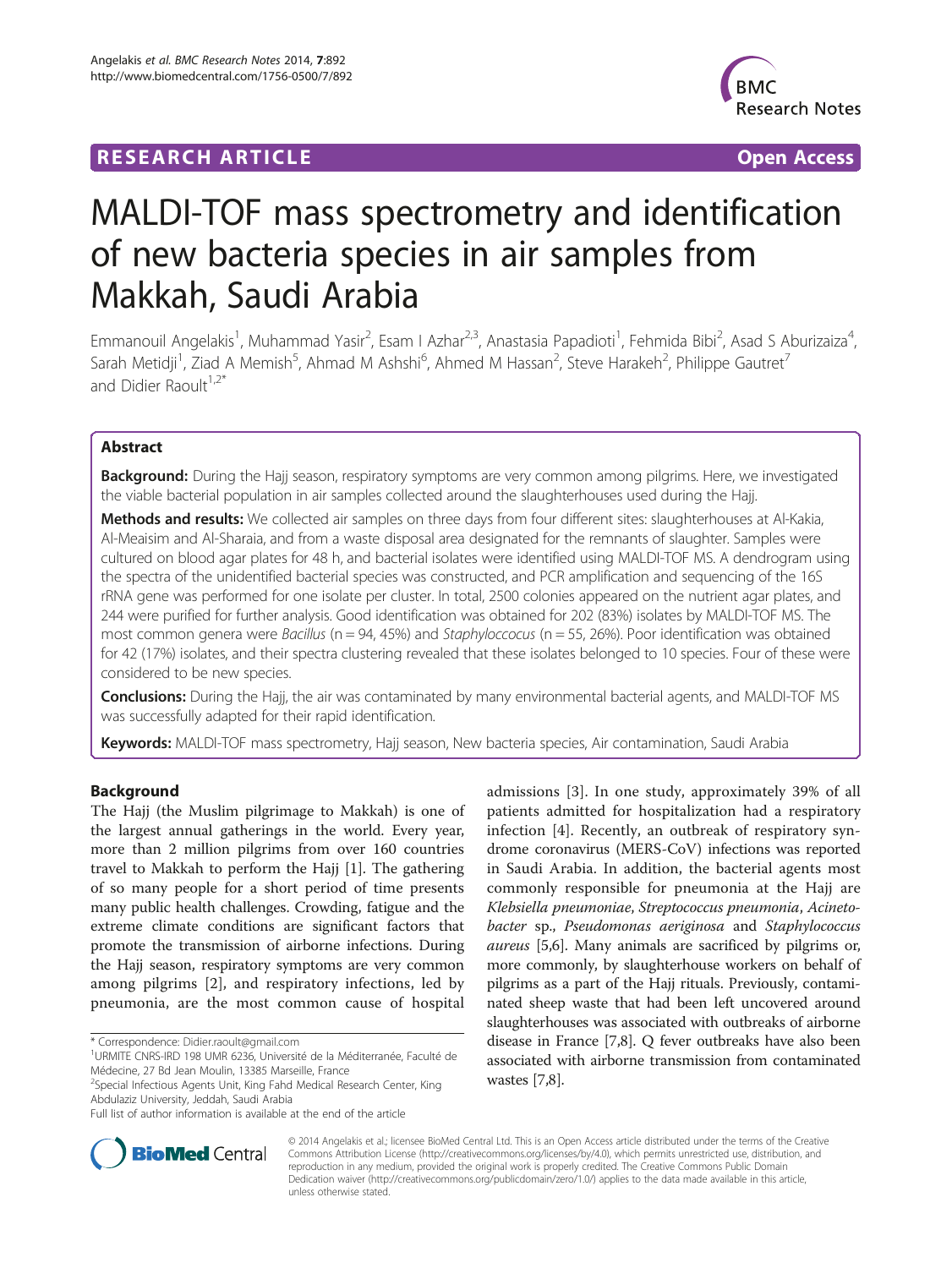Outdoor airborne microorganisms can be found in many environments, but in most cases, they do not present a health hazard to exposed individuals. The monitoring of current levels of outdoor airborne bacterial agents is necessary to evaluate the potential risks to human health. Matrix-assisted laser desorption ionization timeof-flight (MALDI-TOF) mass spectrometry (MS) for the identification of bacterial isolates or biological samples is being used increasingly in microbiology laboratories [[9](#page-7-0)]. MALDI-TOF MS has previously been used to determine the airborne bacterial community at a subway station in Norway [\[10\]](#page-7-0). Determining the overall bacterial diversity in outdoor atmospheres is essential to facilitate the rational development of public health policies. Special slaughterhouses and waste disposal areas have been constructed for this purpose in the Mina region near Makkah. Detection and measurement of airborne bacterial contaminants in these slaughterhouses and waste disposal areas is needed to assess contamination levels and to estimate the resulting exposure of occupants. The objective of this study was to investigate the viable bacterial population in air samples collected around slaughterhouses used during the Hajj season. To this end, we employed MALDI-TOF MS and PCR amplification and sequencing of the bacterial 16S rRNA gene [[11](#page-7-0)] and we found that during the Hajj, the air was contaminated by many environmental bacterial agents and MALDI-TOF MS was successfully used for the identification of airborne bacterial contaminants.

# Results

After 24 hours of incubation, a total of 2,500 isolates appeared on the air sample nutrient agar plates. Totally, 244 colonies were purified by sub-culturing for further analysis. A total of 21 (8%) of these isolates were from Al-Kakia, 92 (38%) were from Al-Maisim, 55 (23%) were from Al-Sharaia and 76 (31%) were from the waste disposal area. During air sample collection on the first day, the temperature was 37°C and the relative humidity was 68%. The temperature on both the second and third day was 40°C and the relative humidity was 40%.

Among the 244 selected colonies tested by MALDI-TOF MS, good identification was obtained for 202 (83%). The most common genera were *Bacillus* ( $n = 94, 45\%)$ and *Staphyloccocus* ( $n = 55$ , 26%). We identified 33 different bacterial species by MALDI-TOF MS including 9 different Bacillus sp., 7 Staphyloccocus sp., 3 Pseudomonas sp., 3 Enterococcus sp., 2 Corynebacterium sp. and 9 other bacteria species (Table [1\)](#page-2-0). We totally detected 22 (66%) different species in the waste area, 17 (52%) in Al-Sharaia, 14 (42%) in Al-Maisim and 7 (21%) in Al-Kakia. Bacillus *pumilus* was the most commonly detected species ( $n = 31$ , 17%), followed by *Staphylococcus sciuri* ( $n = 25, 12\%$ ), *Bacillus cereus* ( $n = 20$ , 10%) and *Bacillus subtilis* ( $n = 20$ , 10%). B. cereus was the most commonly detected species in the waste area  $(n = 9, 14\%)$ , *B. pumilus* in Al-Kakia  $(n = 5, 36%)$  and Al-Sharaia  $(n = 8, 19%)$  and Al-Maisim  $(n = 10, 22\%)$ . Staphylococcus aureus was isolated only from the sites of Al-Sharaia and Al-Maisim. We did not find significant difference between the different species isolated from the waste area comparing to Al-Sharaia  $(p = 0.3)$  and Al-Maisim  $(p = 0.08)$ . Significant less different species were isolated to Al-Kakia comparing to the waste area ( $p > 0.01$ ) and Al-Sharaia ( $p = 0.02$ ).

Poor identification was obtained for 42 isolates (17%), which were further tested by 16S rDNA amplification and sequencing. The dendrogram of spectra of the unidentified bacterial species is presented in Figure [1.](#page-4-0) This dendrogram revealed that the spectra from unidentified bacteria belonged in 10 different clusters. We considered bacteria in each cluster to be representatives of the same species. As a result, 16S rRNA sequencing was performed for only 10 isolates (one isolate per cluster). These species were identified as Arthrobacter luteolus, Arthrobacter protophormiae, Bhargavaea cecembensis, Leucobacter alluvii, Microbacterium esteraromaticum and Planococcus citreus (Table [2](#page-4-0)). In addition, we found that four isolates exhibited <98.7% nucleotide sequence similarity with Arthrobacter nitroguajacolicus, Jeotgalicoccus psychrophilus, Pseudomonas bauzanensis and Lysinibacillus sphaericus. This value was lower than the 98.7% threshold required to delineate a new species without carrying out DNA-DNA hybridization [\[12](#page-7-0)]. However, these isolates were considered to be new species and named Arthrobacter saudimassiliensis (GenBank No HG931344), Jeotgalicoccus saudimassiliensis (GenBank No HG931342), Pseudomonas saudimassiliensis (GenBank No HG931341) and Lysinibacillus saudimassiliensis (GenBank No HG931343). A. saudimassiliensis was only isolated from the waste disposal area, J. saudimassiliensis only from Al-Maisim whereas P. saudimassiliensis and L. saudimassiliensis existed in Al-Maisim and Al-Sharaia. The spectra for most of the unidentified bacteria were absent from the initial Brüker database, which at the time of our study contained 4,706 bacterial spectra, while our updated MALDI-TOF mass database contained 6,353. The initial Brüker database only contained one spectrum for A. luteolus (Table [2\)](#page-4-0).

#### **Discussion**

We tested a large number of isolates from air samples, and we found that MALDI-TOF MS served as a useful tool for the identification of isolates at the species levels. Air samples collected during the Hajj season were contaminated by many environmental, but not pathogenic, bacterial species. A limitation of our study was that air samples were only tested for bacteria and not for the presence of airborne fungi, viruses, and toxins. In addition, the isolation was based on only one culture condition, a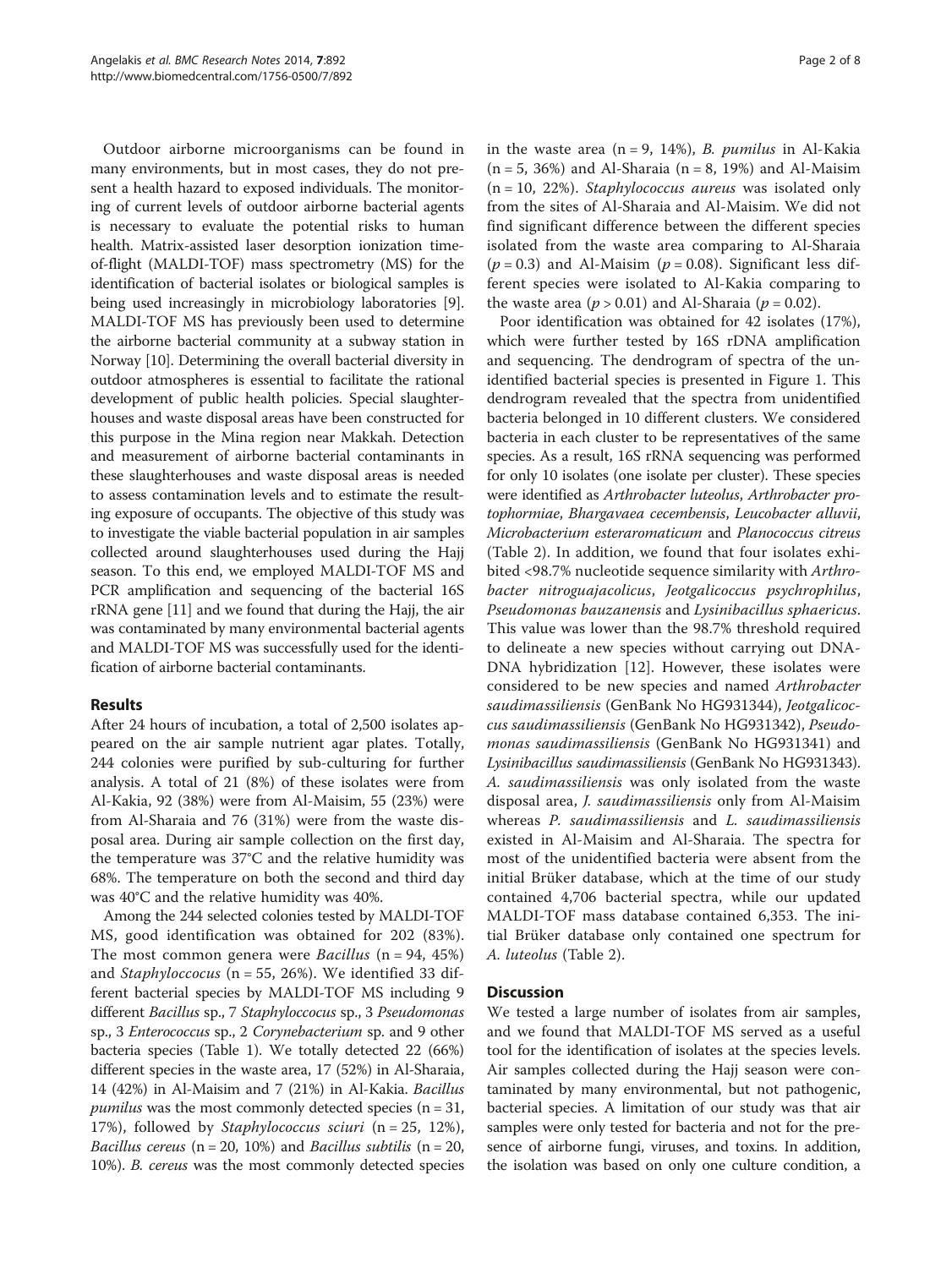| <b>Bacteria species</b>      | Al-Kakia       | Waste area     | <b>Al-Maisim</b> | Al-Sharaia     | Waste area     | Al-Maisim      | Al- Sharaia               | Waste area                          | Al-Maisim                           | Al- Sharaia                         |
|------------------------------|----------------|----------------|------------------|----------------|----------------|----------------|---------------------------|-------------------------------------|-------------------------------------|-------------------------------------|
|                              | 7 am-9 am      | 7 am-9 am      | 7 am-9 am        | 7 am-9 am      | 7 pm-9 pm      | 7 pm-9 pm      | 10 am-3 pm<br>$(1st$ day) | 10 am-3 pm<br>(2 <sup>nd</sup> day) | 10 am-3 pm<br>(2 <sup>nd</sup> day) | 10 am-3 pm<br>(2 <sup>nd</sup> day) |
| Alcaligenes faecalis         | $\overline{2}$ | $\overline{3}$ | $\overline{1}$   |                |                |                |                           |                                     |                                     | $\overline{2}$                      |
| Arthrobacter gandavensis     |                |                |                  |                |                | $\overline{2}$ |                           |                                     |                                     |                                     |
| Bacillus amyloliquefaciens   |                |                |                  | $\overline{2}$ |                | 1              |                           |                                     |                                     |                                     |
| <b>Bacillus</b> cereus       | $\overline{3}$ | 5              | 3                |                |                | $\overline{1}$ |                           | $\overline{3}$                      | $\overline{2}$                      |                                     |
| Bacillus endophyticus        |                |                |                  |                |                |                |                           |                                     |                                     |                                     |
| <b>Bacillus infantis</b>     |                | $\sqrt{2}$     |                  |                |                |                |                           |                                     |                                     |                                     |
| Bacillus licheniformis       |                |                |                  | $\overline{2}$ |                |                |                           |                                     |                                     |                                     |
| Bacillus mojavensis          |                |                |                  |                |                | 2              |                           |                                     |                                     |                                     |
| <b>Bacillus pumilus</b>      | 5              | 5              | $\overline{7}$   | 3              | $\overline{2}$ | $\mathbf{1}$   | $\overline{2}$            |                                     | 3                                   | 3                                   |
| <b>Bacillus subtilis</b>     |                | $\mathbf{1}$   | $\overline{2}$   |                | $\overline{2}$ | $\overline{7}$ | $\overline{2}$            |                                     | $\overline{2}$                      | $\mathbf{3}$                        |
| <b>Bacillus vallismortis</b> |                |                |                  |                |                |                |                           |                                     |                                     |                                     |
| Bhargavaea cecembensis       |                |                |                  |                |                |                |                           |                                     |                                     |                                     |
| Brevundimonas diminuta       |                |                |                  |                |                |                |                           |                                     |                                     |                                     |
| Corynebacterium callunae     |                |                |                  |                |                |                |                           |                                     |                                     |                                     |
| Corynebacterium glutamicum   |                |                | $\overline{2}$   |                |                |                |                           |                                     |                                     |                                     |
| Enterococcus casseliflavus   |                |                |                  |                |                | $\overline{2}$ |                           |                                     |                                     | 1                                   |
| Enterococcus faecalis        |                | 3              |                  | $\overline{2}$ |                | $\overline{2}$ |                           |                                     |                                     |                                     |
| Enterococcus faecium         |                |                |                  |                |                |                | $\overline{1}$            |                                     |                                     |                                     |
| Exiguobacterium aurantiacum  |                |                |                  |                |                |                |                           |                                     |                                     | $\mathbf{1}$                        |
| Kurthia gibsonii             |                |                |                  |                |                | 2              |                           |                                     |                                     |                                     |
| Lysinibacillus fusiformis    |                | $\overline{2}$ |                  |                |                |                |                           |                                     |                                     |                                     |
| Macrococcus caseolyticus     |                | 2              |                  |                |                |                |                           | $\overline{2}$                      |                                     | $\overline{2}$                      |
| Pantoea calida               |                | $\overline{2}$ |                  |                |                |                |                           |                                     |                                     |                                     |
| Pseudomonas quianpuensis     |                |                |                  |                |                |                |                           |                                     |                                     |                                     |
| Pseudomonas stutzeri         |                | $\overline{2}$ |                  |                |                |                |                           |                                     |                                     |                                     |
| Pseudomonas xanthomarina     |                |                |                  |                |                |                |                           |                                     |                                     |                                     |
| Staphylococcus equorum       |                | $\overline{2}$ |                  |                |                |                |                           |                                     |                                     |                                     |
| Staphylococcus arlettae      |                |                |                  |                | 5              | $\overline{3}$ | $\mathbf{1}$              |                                     |                                     |                                     |
| Staphylococcus gallinarum    |                | 3              |                  |                |                |                |                           |                                     |                                     |                                     |
| Staphylococcus aureus        |                |                | $\overline{2}$   |                |                | $\mathbf{1}$   | $\mathbf{1}$              |                                     |                                     | $\mathbf{1}$                        |

# <span id="page-2-0"></span>Table 1 Areas tested and isolates identified by MALDI-TOF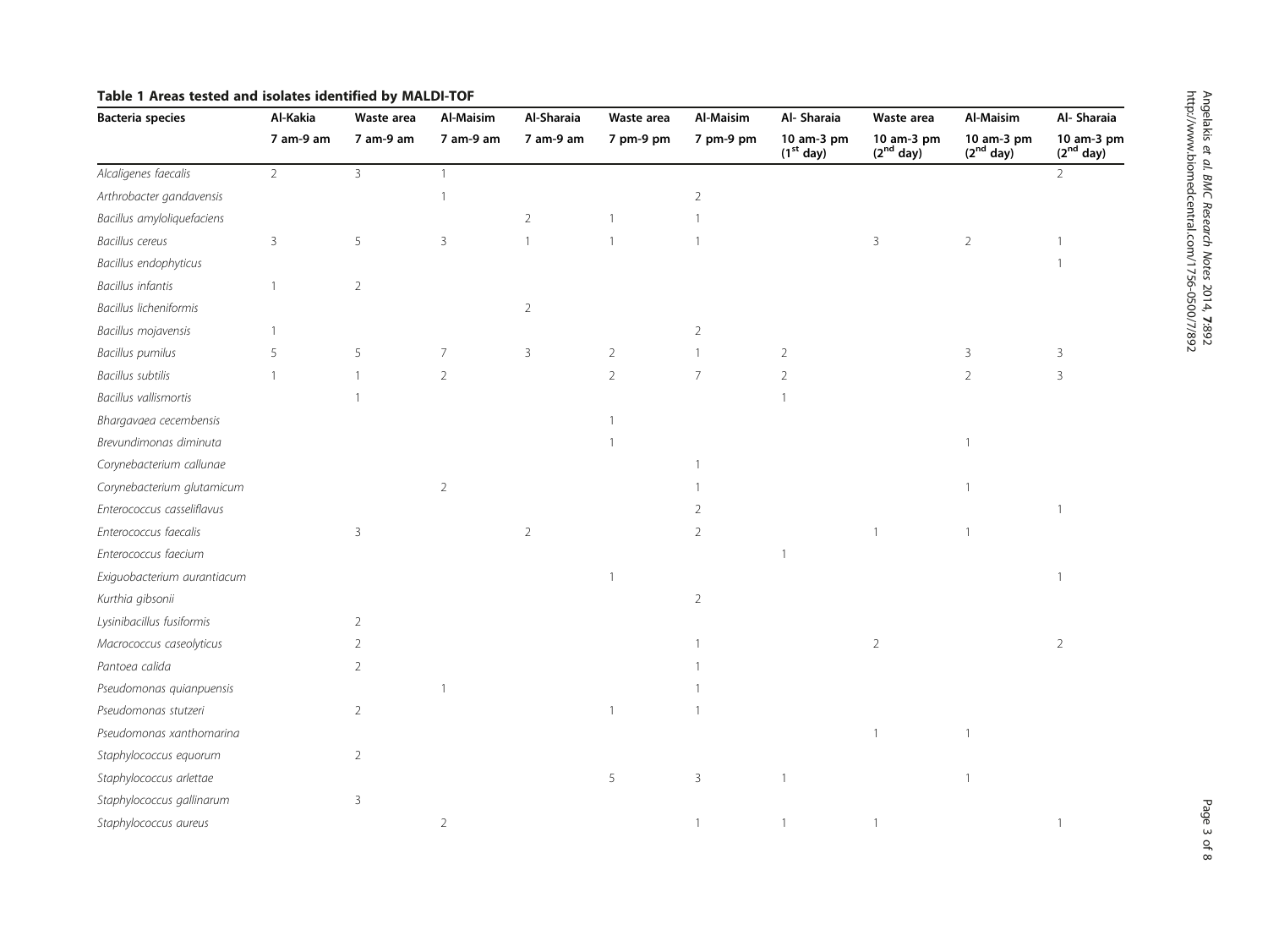| Staphylococcus lentus     |  |    |     |    |  |  |    |
|---------------------------|--|----|-----|----|--|--|----|
| Staphylococcus nepalensis |  |    |     |    |  |  |    |
| Staphylococcus sciuri     |  |    |     |    |  |  |    |
|                           |  | 28 | 1 Z | 20 |  |  | 18 |

# Table 1 Areas tested and isolates identified by MALDI-TOF (Continued)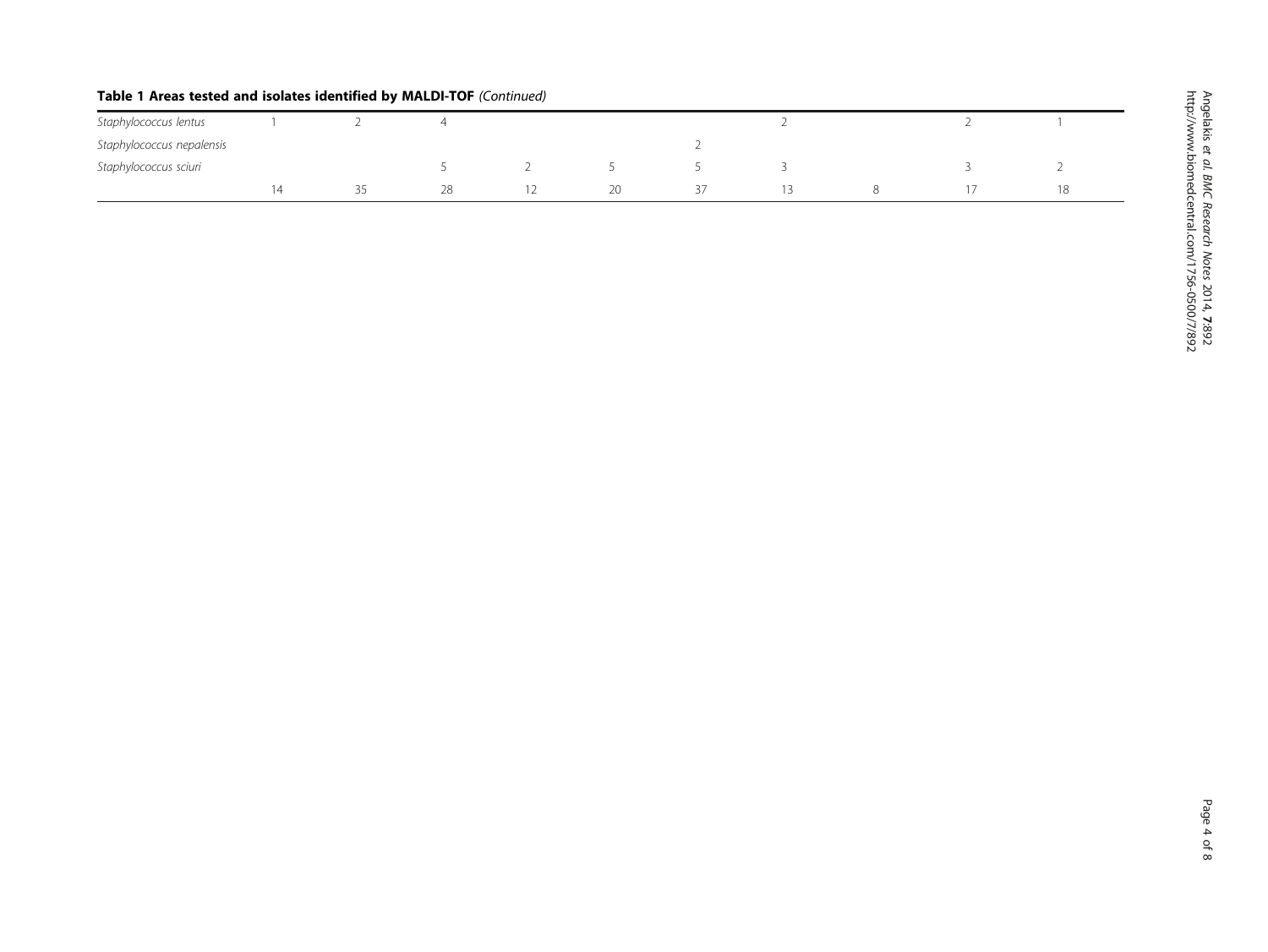<span id="page-4-0"></span>

limitation that possibly decreased diversity of the isolates. Finally we did not calculate the number of isolates firstly appeared on the nutrient agars to determined which site was the most contaminated.

In our laboratory, MALDI-TOF MS is routinely used to identify bacterial species and subspecies [\[13](#page-7-0)]. Our findings are reliable because in cases of a bad MALDI-TOF MS identification, amplification and sequencing of the 16S rRNA gene was performed. In our laboratory, we identify approximately 32,430 isolates by MALDI-TOF MS annually [\[13\]](#page-7-0). Moreover we previously used MALDI-TOF MS to directly identify 233 out of 349 bacterial species from 36,500 colonies cultured from 4 stool samples

Table 2 Isolates identified only by molecular biology and MALDI-TOF database

| <b>Identification</b>            | No of<br>isolates | <b>MALDI-TOF</b><br>database |  |  |
|----------------------------------|-------------------|------------------------------|--|--|
| Arthrobacter luteolus            | 6                 |                              |  |  |
| Arthrobacter saudimassiliensis   | 12                | 0                            |  |  |
| Bhargavaea cecembensis           | 8                 | 0                            |  |  |
| Jeotgalicoccus saudimassiliensis | 2                 | 0                            |  |  |
| Leucobacter alluvii              |                   | 0                            |  |  |
| Lysinibacillus saudimassiliensis | 2                 | 0                            |  |  |
| Microbacterium esteraromaticum   |                   | 0                            |  |  |
| Planococcus citreus              | 4                 | 0                            |  |  |
| Arthrobacter protophormiae       | 3                 | Ω                            |  |  |
| Pseudomonas saudimassiliensis    | 3                 | Ω                            |  |  |
| Total                            | 42                |                              |  |  |

[[11](#page-7-0)]. For the remaining 116 unidentified species of bacteria in the same study, 16S rRNA gene sequencing was necessary [[11](#page-7-0)]. However, the construction of a dendrogram from spectra of unidentified bacteria decreased the need for 16S rRNA gene sequencing. Here, because we tested environmental isolates, the MALDI-TOF database did not contain their spectra, and only 83% of the airborne isolates were correctly identified. Moreover, the presence of a low number of spectra in the database for some species did not allow MALDI-TOF to identify bacteria in the groups with biodiversity within species. In contrast, in a previous study on patient samples, MALDI-TOF MS was much more effective and identified 95% of the bacterial isolates [\[14](#page-7-0)].

The appropriate interpretation of air sampling results remains a challenge [[15](#page-7-0)]. Previous studies have revealed that numerous bacteria and fungi are present in air [[16,17\]](#page-7-0). However, the diversity of the air microbial community is generally underestimated because most environmental microbes are resistant to culture [\[18](#page-7-0)]. It has been estimated that only 0.08% of the microscopically visible motile cells from outdoor air can be readily cultured [[19](#page-7-0)]. A recent metagenomic study found that the most abundant airborne microbes in Singapore included several species of *Brevundimonas* [[18\]](#page-7-0). Based on one small hospital survey, Mycobacterium tuberculosis and Gram-negative bacteria were the common causes of pneumonia during the 1994 Hajj season [\[20\]](#page-7-0). In addition, cases of pneumonia were also caused by Streptococcus pneumoniae, Legionella pneumophilia, and Mycoplasma pneumoniae [\[20\]](#page-7-0). In 1998, Haemophilus influenzae, Klebsiella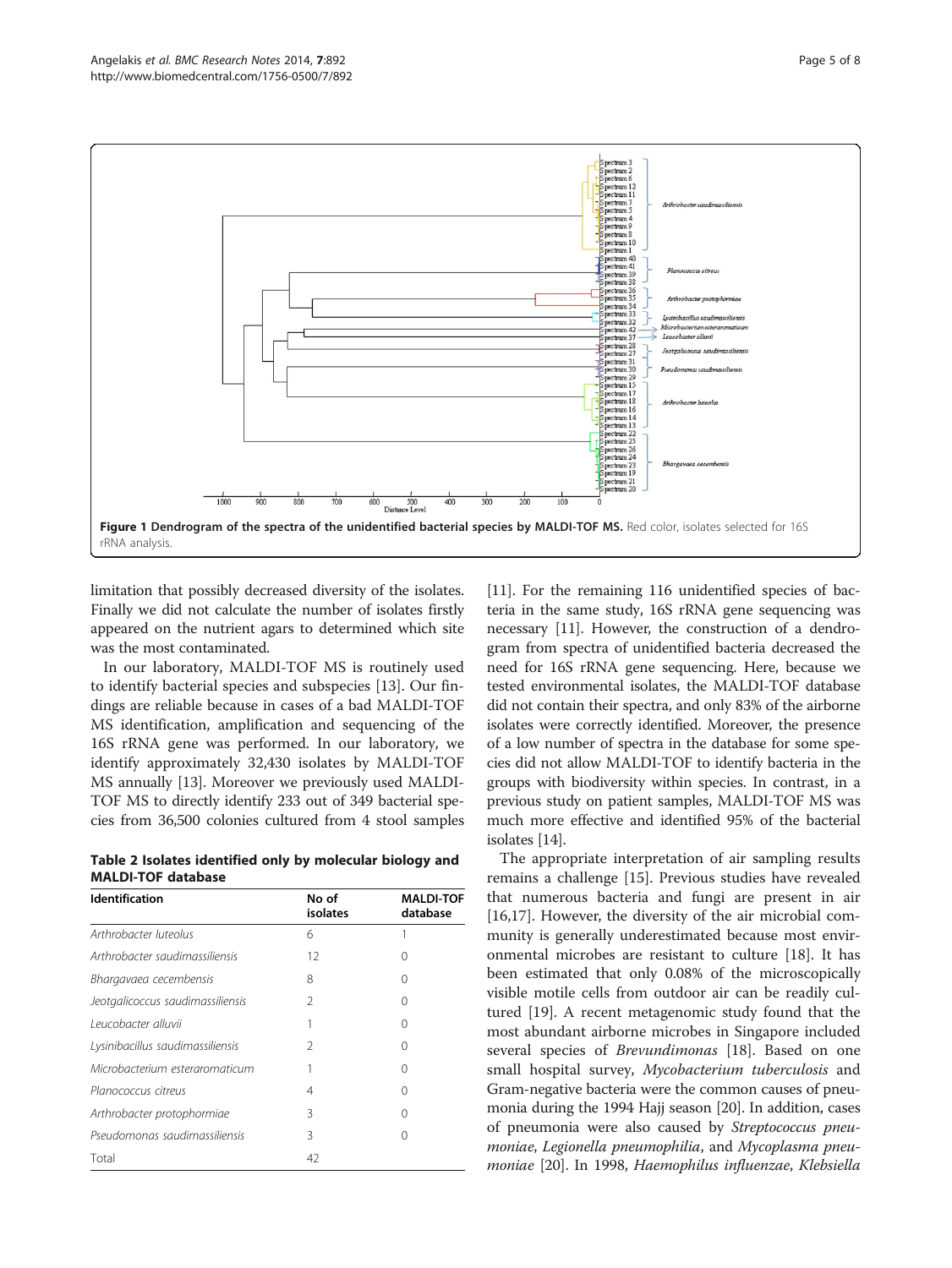pneumoniae and S. pneumoniae were found to be the most common agents of pneumonia in pilgrims [\[5](#page-7-0)]. In a large survey conducted of 15 intensive care units during the Hajj in 2009 and 2010, Acinetobacter sp., Klebsiella sp., Pseudomonas aeruginosa, Staphylococcus aureus and Streptococcus pneumonia were among the most common pathogens responsible for pneumonia [[6\]](#page-7-0). Finally, during the 2005 Hajj season, the majority of pneumonia cases were caused by Candida albicans and Pseudomonas aeruginosa, followed by L. pneumophila and K. pneumonia [[21](#page-7-0)]. However, the results of this survey are questionable and may have been confounded by laboratory contamination. None of these agents were found in the air samples we tested. The absence of L. pneumophila, M. tuberculosis and H. influenzae can be explained by the fact that we used nutrient agar for the isolation of bacteria. However, the other bacterial species associated with pneumonia in pilgrims can be isolated on blood agar.

Two surveys addressing microbiological contamination of air were conducted in the areas of Jeddah and Mecca. In the Jeddah survey, Aspergilus fumigates and Aspergilus niger were the most common fungal types isolated from air samples [[22\]](#page-7-0). In the Makkah survey, airborne microbial contamination was collected from the holy mosque. Gram-positive bacteria constituted 90-100% of the total bacterial isolates. Staphylococcus sp. and Bacillus sp. were the dominant Gram-positive bacteria, which corroborates our results. Steptococci and Pseumomonas sp. were also isolated, with variations depending on the site of collection. A. fumiggatus, A. niger, A. flavus and Fusarium sp. were the most common fungal types isolated [[23\]](#page-7-0).

#### Conclusions

In conclusion, during the Hajj, the air was contaminated by many environmental bacterial agents, most of which were environmental bacteria. Respiratory tract infections during Hajj continue to exert a burden on pilgrims [\[2\]](#page-7-0). Early identification of pathogenic bacterial clusters could lead to faster mitigation of outbreaks and a better understanding of disease etiology. Therefore, we believe that a systematic determination of the bacterial contaminants in crowded outdoor environments is essential. MALDI-TOF MS has been successfully adapted for the identification of microorganisms in clinical microbiology laboratories and in this study was successfully used for the identification of airborne bacterial contaminants.

# **Methods**

# Sample collection

Air samples were collected for three days (27–29 of October 2012 / 10–12 of DhuI Hijjah 1433) from four sites: slaughterhouses at Al-Kakia, Al-Meaisim and Al-Sharaia, and a waste disposable area specified for the remnants of slaughter (Figure 2). For each air sample, a volume of 1000 L was collected with a FCC-IV biological air sampler (AES Laboratory, France) mounted with a nutrient agar plate containing the antifungal agent amphotericin (Majed Al-Buqami Co. BMC, Saudi Arabia) according to the manufacturer's instructions. Samples were collected on the first day from 7 am-9 am and from 7 pm-9 pm. On the second and third days, samples were collected from 10 am-3 pm. Weather parameters such as temperature and relative humidity were also recorded.

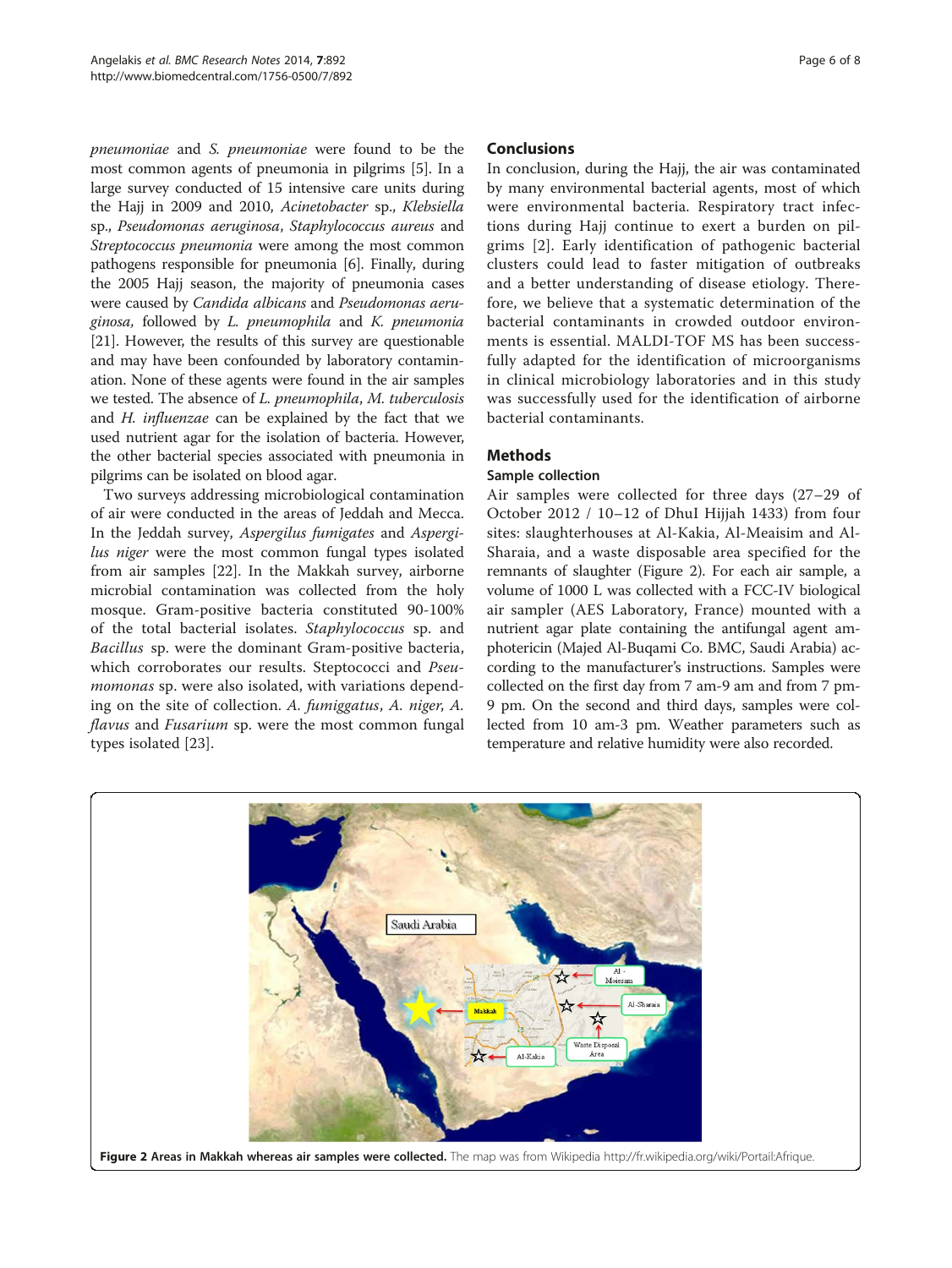#### Isolation of bacteria

Air sampled nutrient agar plates were sealed with parafilm and transported on the same day to the bacteriology laboratory at Special Infectious Agents Unit (SIAU) in King Fahd Medical Research Center and incubated at 37°C for 48 h. On the basis of macroscopic colony morphology, purification by sub-culturing for another 48 h at 37°C on the same media was done to obtain pure culture isolates. The selection of the colonies for further analysis was based on their size, shape, opacity, and texture. Stocks of purified strains were stored in 20% glycerol in cryogenic vials at −80°C and then transferred to Marseille at −80°C on dry ice in sterile conditions.

#### MALDI-TOF mass spectrometry

We used a MALDI-TOF MS (Bruker Daltonics, Billerica, Mass., U.S.A.) to quickly identify bacterial colonies (Figure 3). Each isolate was deposited onto a MALDI-TOF target in two spots and each colony was covered with 2 ml of matrix solution (saturated α-cyano-4 hydroxycinnamic acid in 50% acetonitrile and 2.5% trifluoroacetic acid) without other supplements. The bacterial spectra were automatically acquired using flexControl 3.0 software, and the analysis was carried out with Biotyper 2.0 software. As previous described, a species was considered to be correctly identified when at least one spectrum presented a score  $\geq$ 1.9 [\[14,24\]](#page-7-0). For isolates with a score <1.9, a dendrogram was made from their spectra by the MALDI Biotyper 3.0 software. Unidentified isolates

that clustered together were categorized as belonging to the same bacterial species, and only one isolate per cluster was used for PCR amplification and sequencing of the 16S rRNA gene. All of the bacterial spectra identified by 16S rRNA sequencing were added to the MALDI-TOF MS database, and we then performed a new scoring of the clustered species to verify that they were identical and to determine whether their matching score was ≥1.9. For isolates that did not cluster with other bacteria, PCR amplification and sequencing of the 16S rRNA gene was independently performed.

#### Molecular assays

Total genomic DNA was extracted from isolates using a QIAamp tissue kit (Qiagen, Hilden, Germany). The genomic DNA was stored at 4°C until used for PCR amplification and sequencing of the 16S rRNA gene using the methods previously described [\[25\]](#page-7-0). All the sequences were compared with those available in the GenBank, EMBL, and DJB databases using the gapped BLASTN 2.0.5 program through the National Center for Biotechnology Information. A threshold similarity of >98.7% was used to define a new bacterial species [[12\]](#page-7-0).

### Statistical analysis

For the comparison of the different species isolated from the four different sites, the Student's t-test or ×2 test was performed using EpiInfo version 6.0 software (Centers